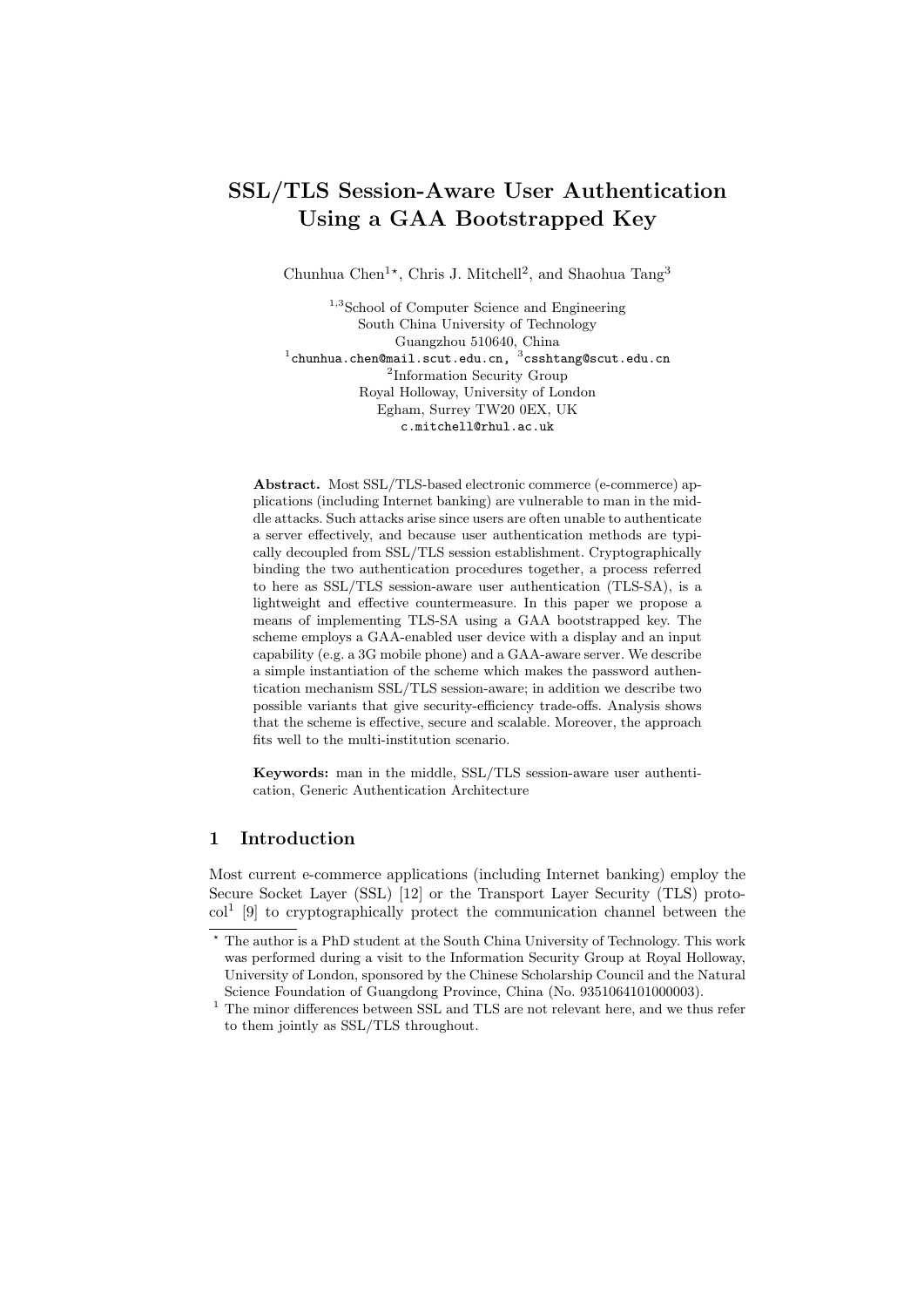client and the server. Typically, when establishing the SSL/TLS session, the server authenticates itself to the client using a public key certificate. Although the client could also authenticate itself to the server using a public key certificate (an option in the SSL/TLS protocol), in practice this rarely takes place since very few clients have the necessary key pair and certificate [19]. Instead, SSL/TLSbased applications typically employ a separate user authentication protocol on top of SSL/TLS, e.g. using a password, personal identification number (PIN), or a more sophisticated mechanism such as a one-time password system.

The SSL/TLS protocol appears reasonably sound, and the security issues so far identified [20, 26] appear to be relatively minor. However, in practice, the SSL/TLS protocol does not provide a high level of security because it requires the user to verify with whom the client system is communicating, a task that is often poorly performed [8]. Man in the middle attacks arise precisely because of this shortcoming and the fact that the user authentication process is decoupled from SSL/TLS session establishment. Consequently, any effective countermeasure against these man in the middle attacks in an SSL/TLS setting must either enforce proper server authentication or combine the user authentication process with SSL/TLS session establishment. Oppliger et al. [23, 25] introduced the term SSL/TLS session-aware user authentication (TLS-SA) to describe the latter countermeasure, and proposed an approach of this type using a non-user-specific hardware token that shares a secret key with the server. However, this pre-shared key based approach has a number of disadvantages (see also section 3).

Universal Mobile Telecommunications System (UMTS) networks have been widely deployed, and there are a huge number of subscription holders across the world. The Generic Authentication Architecture (GAA) [3] exploits the UMTS authentication infrastructure to enable the provision of security services, including key establishment, to third party mobile and Internet applications. In essence, GAA makes use of the UMTS Authentication and Key Agreement (UMTS AKA) protocol [2] to bootstrap application-specific session keys between GAA-enabled devices and GAA-aware servers.

To avoid the disadvantages of the pre-shared key based approach, we propose a means of implementing TLS-SA using a GAA bootstrapped key. The scheme employs a GAA-enabled user device with a display and an input capability (e.g. a 3G mobile phone) and a GAA-aware server, and binds the user authentication process to the TLS session without modifying the operation of TLS. Analysis shows that the scheme is effective, secure, scalable and has a degree of flexibility enabling security-efficiency trade-offs. Moreover, the approach fits well to the multi-institution scenario. The rest of this paper is organised as follows. In section 2 we describe relevant background. In section 3 we survey related work with an emphasis on TLS-SA. In section 4 we propose the GAA-based approach, and also describe two possible variants that give security-efficiency trade-offs. In section 5 we present a security analysis, and in section 6 we draw conclusions.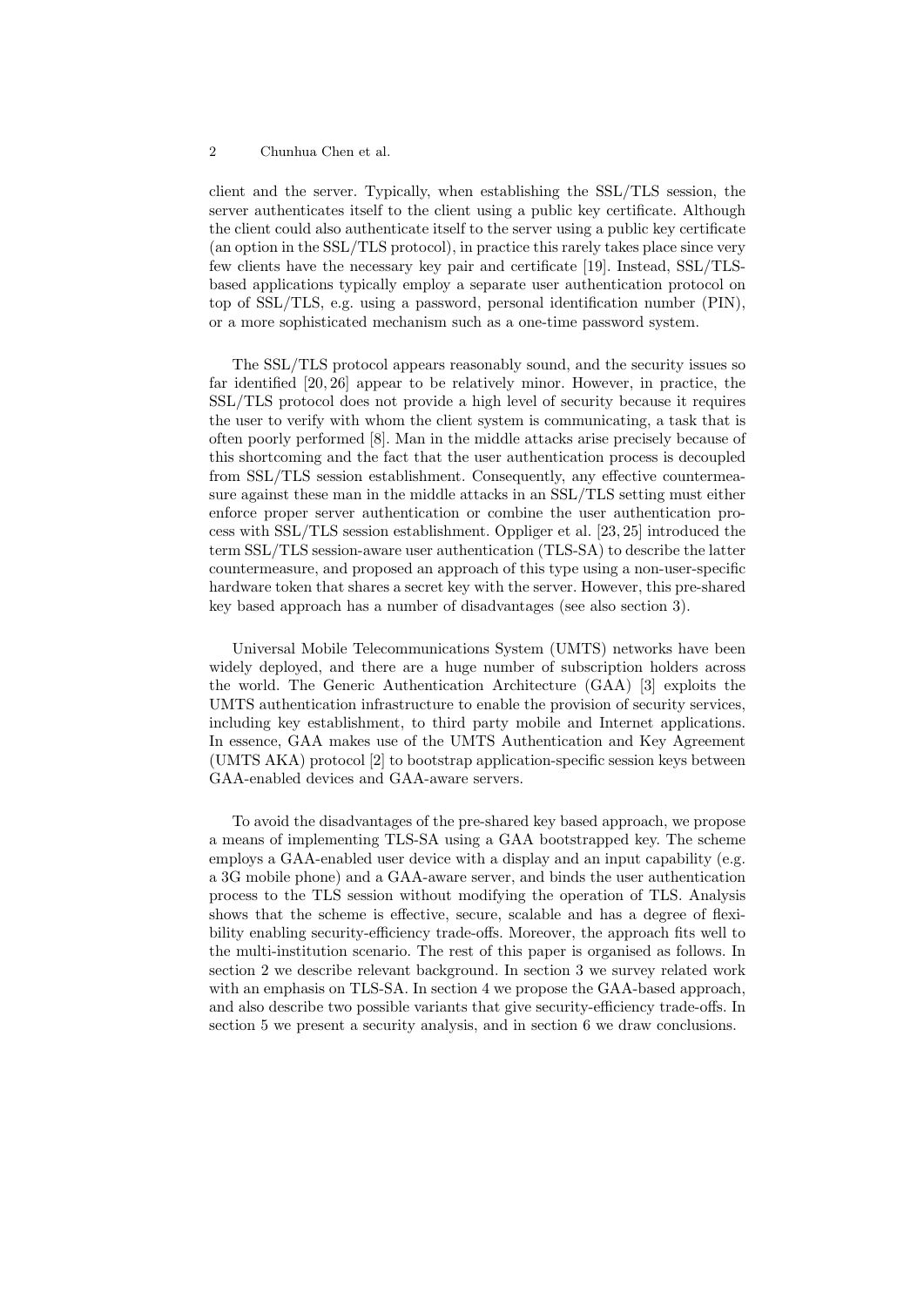## 2 Background

In this section we briefly describe the man in the middle attacks relevant to SSL/TLS-based applications, as well as relevant details of UMTS AKA and  $GAA$ 

## 2.1 Man in the Middle Attacks

A man in the middle attack targets associations between communicating entities. Typically, an adversary places itself between the client and the server and establishes separate associations with them. It then intercepts and selectively modifies communicated data to masquerade as the legitimate entities. Cryptographic protection does not in itself prevent such an attack, because the adversary engages in association establishment and possesses all the negotiated cryptographic keys.

We assume the following SSL/TLS setting in this paper:

- 1. the SSL/TLS protocol is only used to authenticate the server, and
- 2. user authentication is performed using username and password via an established SSL/TLS session.

When establishing the SSL/TLS tunnel, the user should verify the identity of the remote system with which the client system (e.g. a browser) is communicating. If not, then certain man in the middle attacks become possible.

Some classes of phishing attacks are examples of such man in the middle attacks, and attacks of this type have become widespread [1]. In these attacks, an adversary sets up a fake web site which imitates an existing legitimate site in order to mislead users and obtain their authentication credentials. Dhamija et al. [8] show that users often cannot distinguish a legitimate web site from a fake (including in the case where SSL/TLS server authentication is employed).

Against this background, and as discussed by Oppliger et al. [23], most currently deployed user authentication mechanisms fail to provide effective protection against man in the middle attacks, even when they run over the SSL/TLS protocol. There are two main reasons for this.

- 1. Verifying the identity of the SSL/TLS-authenticated server is usually done poorly by na¨ıve end users, if at all.
- 2. SSL/TLS session establishment is usually decoupled from user authentication.

If both the above assumptions hold, an attacker can first establish a SSL/TLS session with the client, and fool the user into revealing his or her credentials. The attacker then establishes a separate SSL/TLS session with the server it has impersonated, and masquerades as the user by retransmitting the stolen credentials. Defeating this man in the middle attack requires either proper server authentication or a means of combining the user authentication process with SSL/TLS session establishment.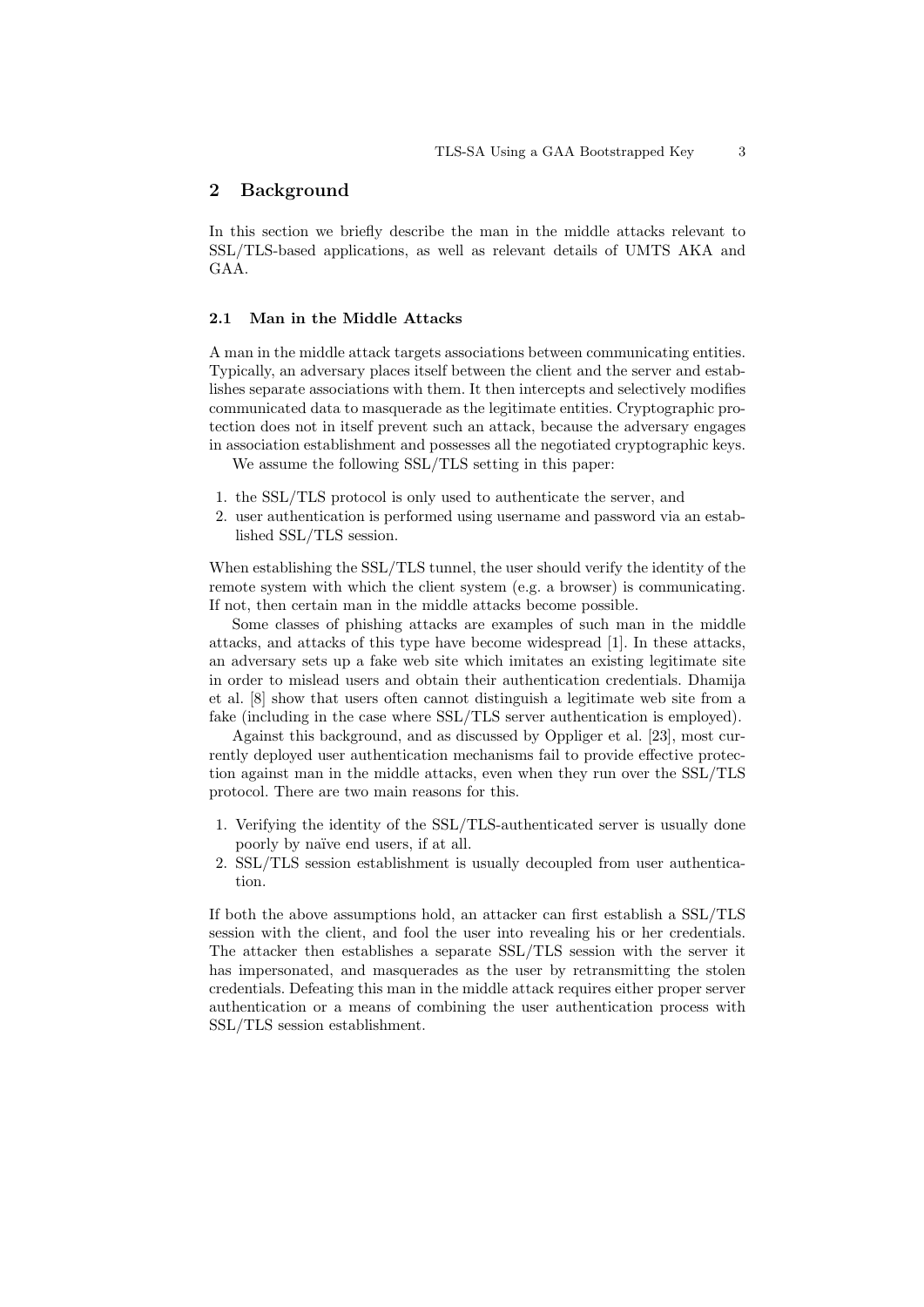#### 2.2 Generic Authentication Architecture

The information in this section is mainly derived from Holtmanns et al. [14].

The UMTS AKA protocol provides authentication and key establishment using a long-term secret subscriber key  $(K)$ , shared by a user device (e.g. a 3G) mobile phone) and a mobile network. After a successful UMTS AKA procedure, a pair of secret session keys is established which are shared by the device and the network. The established keys are  $CK$ , used for confidentiality protection, and IK, used for integrity protection. We note also that, in the UMTS AKA procedure, a random challenge (RAND) is sent by the mobile network to the user device.

The Generic Authentication Architecture (GAA) [3] has been standardised by the 3rd Generation Partnership Project (3GPP), and its North American counterpart, the 3rd Generation Partnership Project 2 (3GPP2). The 3GPP standard versions of GAA build on the widely established mobile authentication infrastructures (including the GSM and UMTS infrastructures). In this paper we focus on GAA as supported by the UMTS authentication infrastructure. GAA consists of two procedures: GAA bootstrapping and Use of bootstrapped keys.

GAA bootstrapping, also known as the Generic Bootstrapping Architecture (GBA), is the process by which UMTS AKA is used to set up a GAA master session key  $(MK)$  between a GAA-enabled device and a network, where MK is the concatenation of  $IK$  and  $CK$ . The network also sends a transaction identifier B-TID. B-TID is generated from the RAND value and the network domain name of the mobile network, and can be used to identify MK and its lifetime to the GAA-enabled device. Both the GAA-enabled device and the network cache MK, the lifetime of MK and RAND for later use. The master session key MK is not bound to a particular application, and can only be used to derive applicationspecific session keys.

Use of bootstrapped keys is the procedure by which a GAA-enabled device employs the bootstrapped keys to secure its exchanges in an application protocol with a particular GAA-aware application server. Once the GAA-enabled device decides to engage in an application protocol with a particular GAA-aware server, it derives an application-specific session key  $(SK)$  from MK, as follows:

 $SK = KDF(MK, GBAvariant, RAND, IMPI, NAF-Id)$ 

where KDF is a key derivation function, GBA variant indicates the bootstrapping variant (such as GBA ME or GBA U), the IP Multimedia Private Identifier (IMPI) is derived from the International Mobile Subscriber Identity (IMSI) [6] which is unique to each mobile phone, and  $NAF-Id^2$  is an application-specific value consisting of the Fully Qualified Domain Name (FQDN) of an application server and the identifier of the underlying application protocol. The device starts the application protocol by sending a request containing B-TID. The server fetches the same  $SK$ , the lifetime of  $SK$ , and other relevant information

<sup>&</sup>lt;sup>2</sup> In the GAA specifications [3], the functionality of a GAA-aware application server is referred to as the Network Application Function (NAF).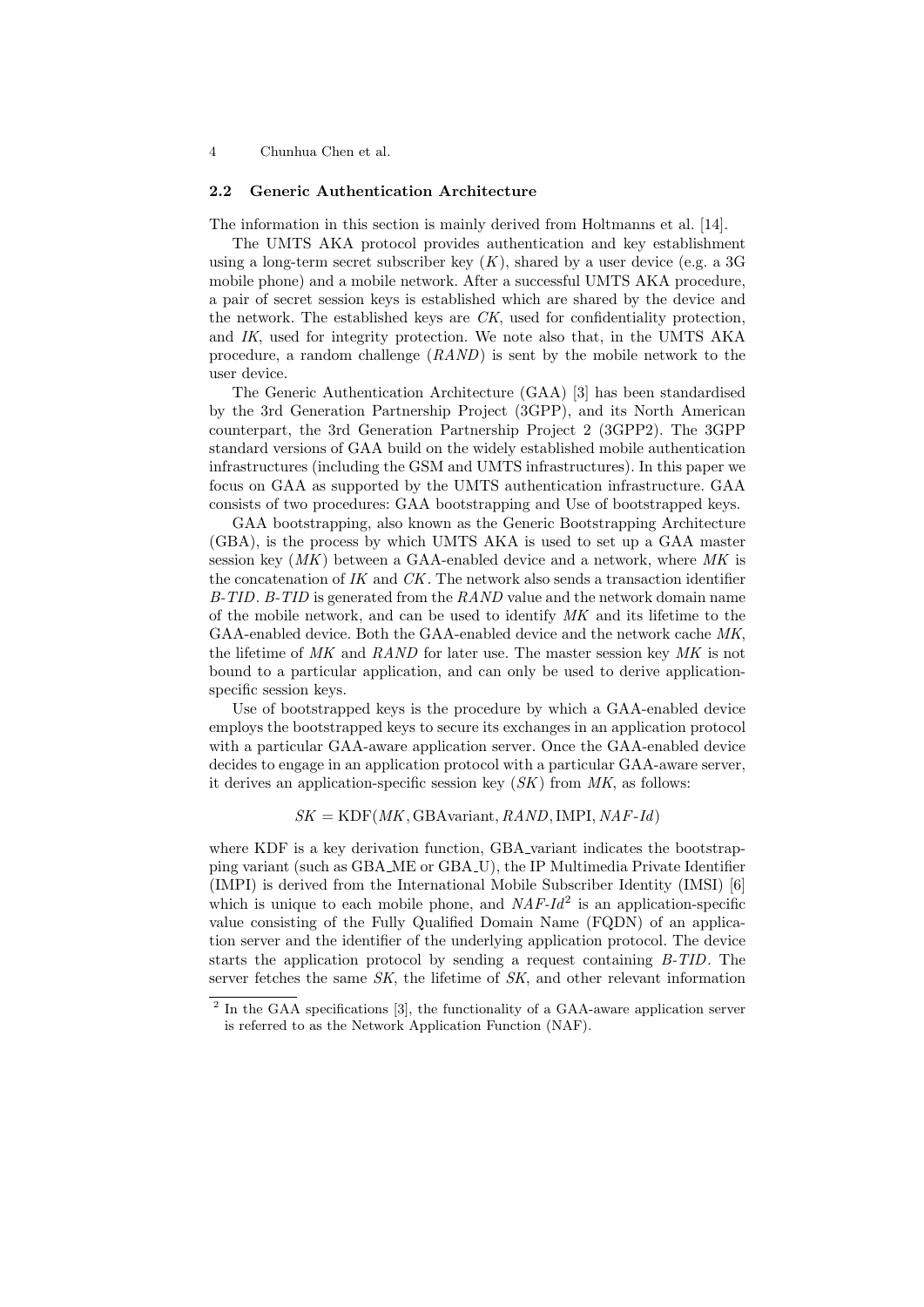from the corresponding mobile network by forwarding the received B-TID and its own identifier NAF-Id. Note that B-TID contains the network domain name of the mobile network, so the application server knows where to send the request. Normally the network has to authenticate that the requesting server is the genuine owner of FQDN, which forms a part of  $NAF-Id$ . In GAA, it is assumed that a confidential and authenticated channel between the server and the network has been set up by some means. At this point, the device and the server share the same value of  $SK$ . It is important to note that  $SK$  is bound to a specific application protocol and a particular application server.

In summary, UMTS GAA uses UMTS AKA to bootstrap application-specific session keys between GAA-enabled devices and GAA-aware servers.

## 3 Related Work

The incorporation of password authenticated key exchange (PAKE) schemes into the TLS protocol has been proposed by Steiner et al. [27] and, subsequently, by Abdalla et al. [7]. More recently, the use of the Secure Remote Password (SRP) protocol within TLS has been specified in an Internet draft [28]. Despite the potential advantages of such an approach, migrating from legacy user authentication to a PAKE-based system is non-trivial for a variety of technical and business reasons [10].

An application of GAA based on Pre-Shared Key (PSK) TLS [11] has been described in 3GPP documents [4, 5]. GAA credentials are used to establish a TLS session by setting the Pre-Shared Key identity to be the B-TID, and the PSK to be the application-specific session key. Note the PSK TLS protocol is able to protect against man in the middle attacks.

Oppliger et al. [23] introduced SSL/TLS session-aware user authentication (TLS-SA), a lightweight and effective countermeasure [24] to man in the middle attacks. TLS-SA makes user authentication depend not only on the user's secret credentials, such as his or her password, but also on SSL/TLS session state information. As a result, the server can check whether or not the SSL/TLS session in which it receives the credentials matches the one employed by the user to send them. If the two sessions match, it is unlikely that a man in the middle is involved; however, if they differ, something abnormal must be taking place, e.g. a man in the middle attack is being performed.

TLS-SA is not a user authentication mechanism or system. Many different approaches can be used to make a given authentication mechanism SSL/TLS session-aware and hence resistant to man in the middle attacks. Oppliger et al. [23] proposed a pre-shared key based approach, and subsequently described a proof of concept implementation [25]. This scheme involves a hardware authentication token which shares a secret key with the server.

One disadvantage of this pre-shared key based approach is that every server needs to generate and securely distribute a key-bearing token to every user, which is likely to be a significant burden in practice. Another disadvantage is its poor scalability. A subsequent proposal [24] involves the use of a multi-institution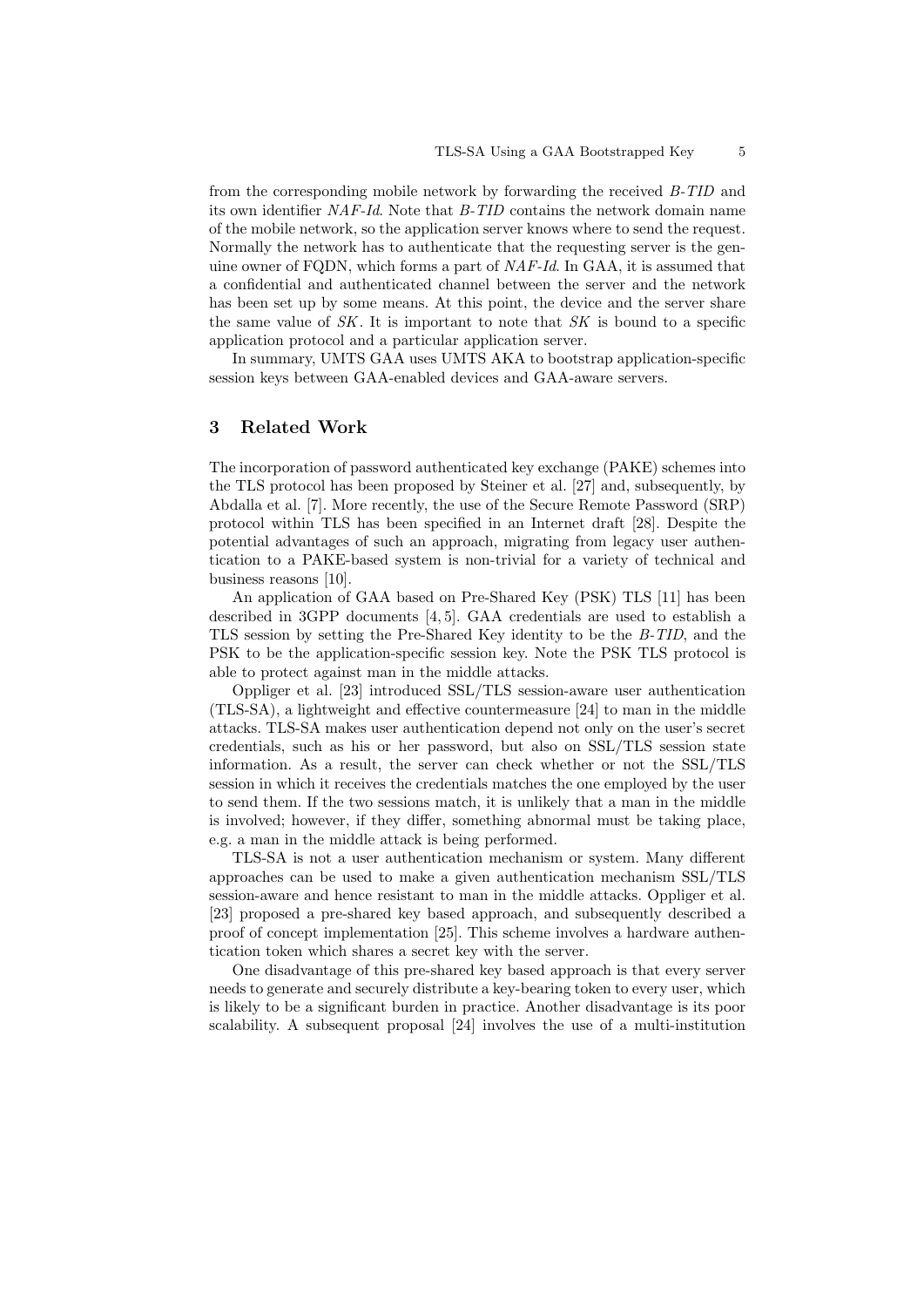token which is equipped with a separate secret key for each of a number of servers; however such a scheme may be difficult to market.

# 4 TLS-SA Using a GAA Bootstrapped Key

We now propose a means of implementing TLS-SA using a GAA bootstrapped key. The scheme employs a GAA-enabled user device with a display and an input capability (e.g. a 3G mobile phone) and a GAA-aware server. During the user authentication process, an application-specific session key  $(SK)$  is bootstrapped between the device and the server using GAA. The device uses this GAA bootstrapped key to compute a user authentication code from a combination of the user's secret credentials and state information for the current SSL/TLS session. The user authentication code is submitted to the server to authenticate the user, instead of the secret credentials. It is important to observe that, unlike previously proposed TLS-SA schemes, the system we describe does not require an initialisation process. That is, the GAA-enabled mobile device is not user or server specific, and can be used in the protocol with no registration or configuration (except for the installation of the necessary application software).

The state information to be used in the computation of user authentication code must have the following properties: (1) it must be shared by the client and the server and be distinct for every SSL/TLS session, and (2) the state information established by a server operated by a man in the middle attacker must be different from the value established by the genuine server. In the scheme described below, this is achieved by using as state information a hash of all the messages exchanged during the underlying SSL/TLS Handshake, computed using a suitable cryptographic hash function.

In the remainder of this section we first describe a simple instantiation of the scheme. We then discuss two possible variants that give security-efficiency trade-offs.

### 4.1 The Basic Scheme

The following entities play a role in the scheme:

- $-$  A user  $U$ .
- $-$  A SSL/TLS-enabled and GAA-aware server S. We assume that the application supporting the scheme and executing in  $S$  can access certain elements of the SSL/TLS session information.
- $-$  A SSL/TLS-enabled client (e.g. a browser) C, used by U to access S. We assume that an application supporting the scheme has been installed in C (e.g. as a Java applet/browser plug-in). This application must have ability to access certain elements of the client's SSL/TLS session information and be aware of the FQDN of the underlying  $S$  and the identifier of the underlying application protocol.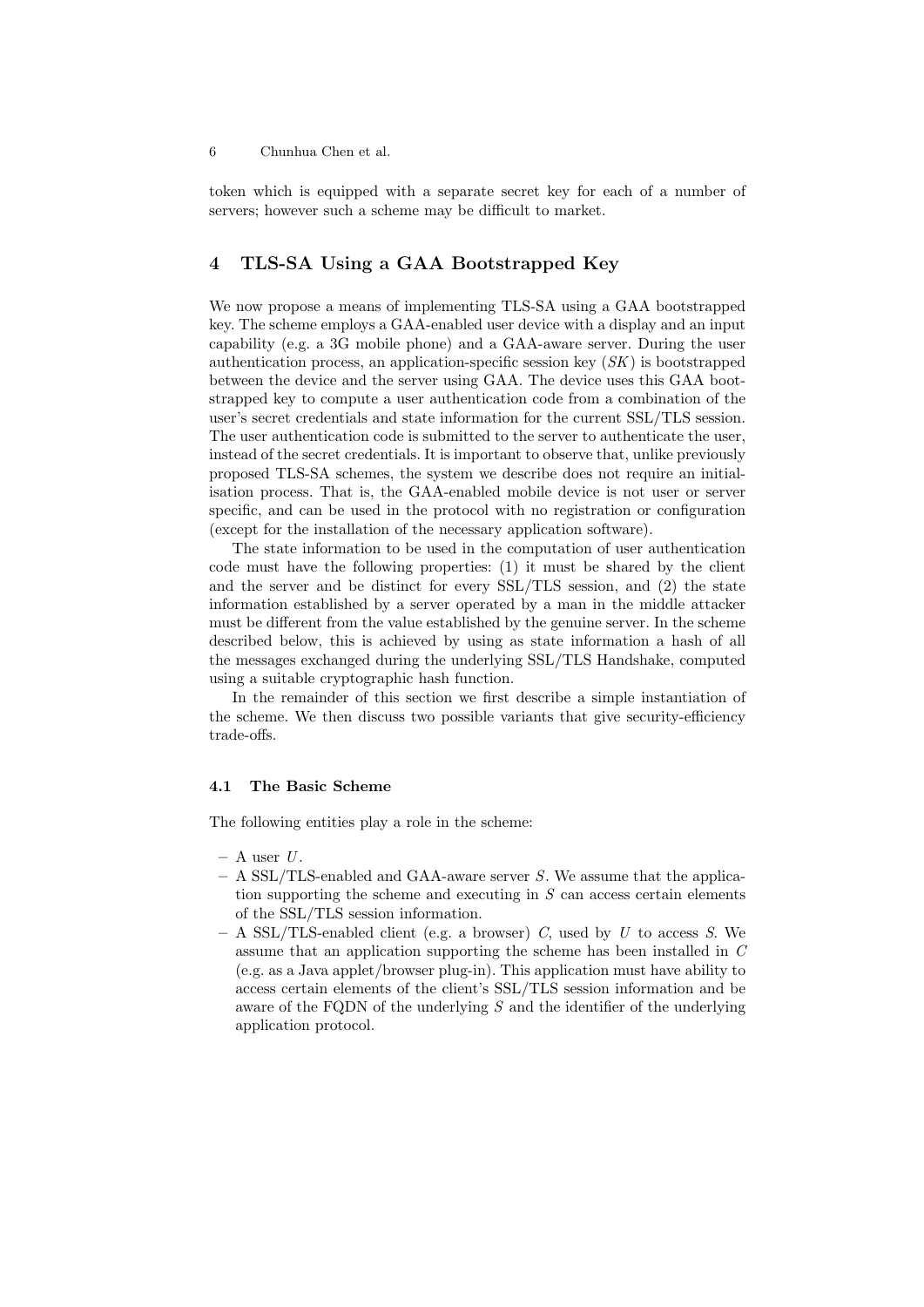- $-$  A GAA-enabled user device T (e.g. a 3G mobile phone) with a display and an input capability. We assume that an application supporting the scheme has been installed in T. This application must possess a means of communication with the scheme-specific application in  $C$  in order to get the necessary information, e.g. as provided by a USB cable or a Bluetooth link.
- $-$  A mobile network provider N that provides the GAA service, and that is trusted by users and servers.

These entities are equipped with various parameters and cryptographic keys. U is equipped with an identifier username and a password (pw), a secret shared with S. A long-term secret subscriber key  $(K)$  is shared by T (strictly its USIM) and its home mobile network as part of the subscription. Note that we also assume that  $S$  has the means to establish a secure authenticated channel (e.g. as provided by an SSL/TLS tunnel) with a mobile network as necessary to use GAA.

| 1. $C \leftrightarrow S$ | : establish an SSL/TLS session,                        |
|--------------------------|--------------------------------------------------------|
|                          | : and generate $H$ .                                   |
| 2. $T \leftrightarrow N$ | $: B\text{-}TID, MK, RAND$                             |
|                          | : and the lifetime of MK $([T_{start}, T_{end}])$ .    |
| 3. $C \rightarrow T$     | $:H$ , the FQDN of $S$ , and the identifier            |
|                          | : of the application protocol.                         |
| 4. T                     | : derives a session key $SK$ .                         |
| 5. T                     | : computes $uac = f(H, SK, pw, \ldots)$ .              |
|                          | 6. $U(C) \rightarrow S$ : B-TID, username, and auc.    |
| 7. $S \leftrightarrow N$ | : SK and the lifetime of SK $([T_{start}, T_{end}])$ . |
| 8. S                     | : $T_{current} \in [T_{start}, T_{end}]$ ?             |
|                          | : if so, $S$ recomputes <i>auc</i> for authentication; |
|                          | : if not, $S$ discards the request.                    |
|                          |                                                        |

Figure 1: the GAA-based TLS-SA protocol

Figure 1 summarises the GAA-based TLS-SA protocol. We next give a more detailed description, referring to the step numbers shown in the figure.

When U wishes to access S, U directs its client C to S, C and S then establish an SSL/TLS session with server authentication using a public key certificate (step 1).<sup>3</sup> Once the session has been established, C and S compute (and cache)

$$
H = h(Msgs)
$$

where  $h$  refers to a suitable cryptographic hash function, such as SHA-1 or one of the SHA-2 family [21] and Msgs denotes all the messages exchanged within the SSL/TLS session establishment process.<sup>4</sup>

 $^3$  Whether or not the user verifies that S is indeed the server it wishes to communicate with is not critical to the security of the scheme.

<sup>4</sup> Enabling the application to gain access to these messages may require minor modifications to the SSL/TLS implementation. However, it requires no change to the SSL/TLS Handshake protocol itself.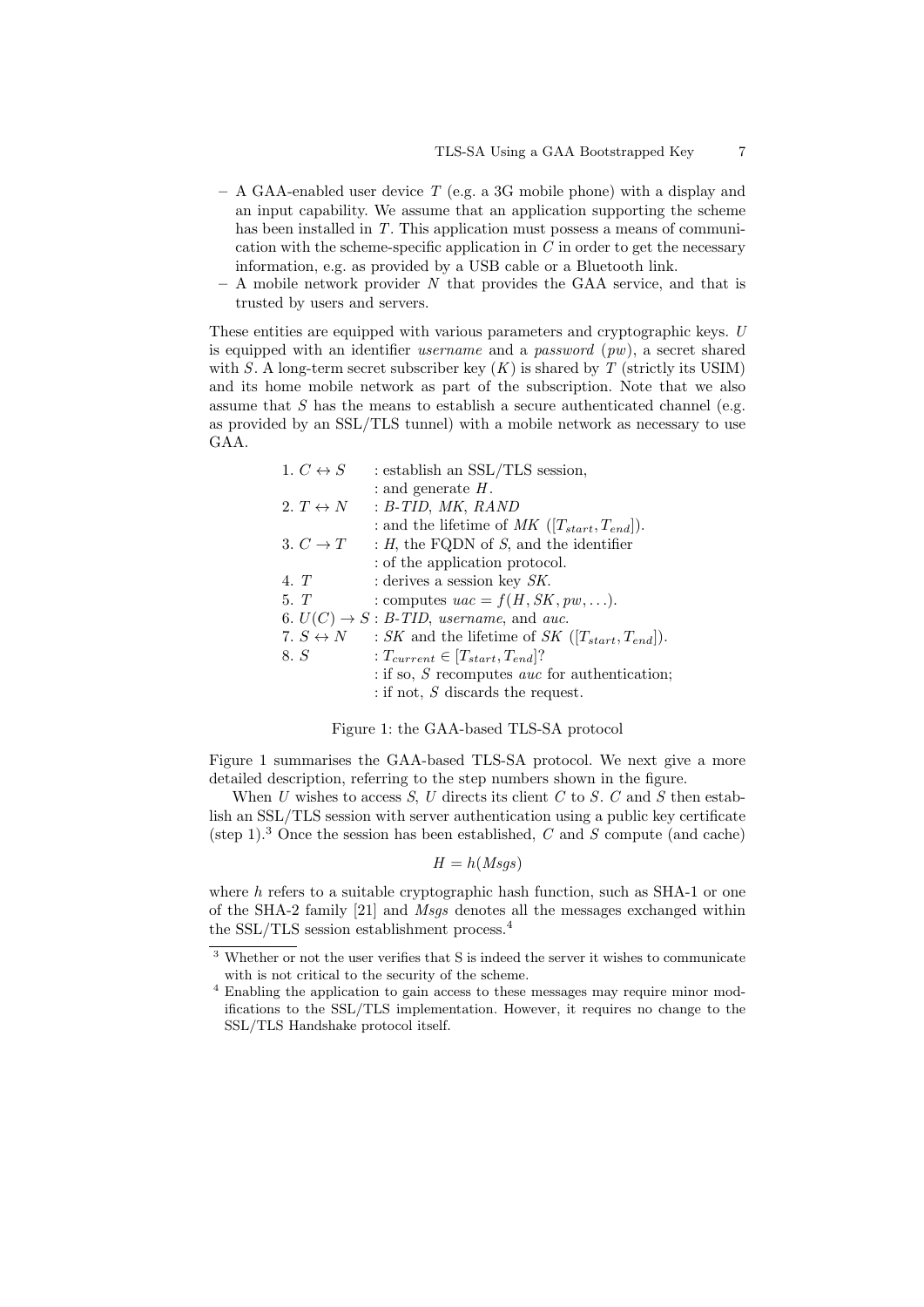T next checks whether it has a pre-established and valid master session key MK. If not, T triggers a GAA bootstrapping procedure with its home network. After successful execution of this process, the values B-TID, MK, the lifetime of MK, and RAND are shared and cached by  $T$  and its home network (step 2).

U employs  $T$  to communicate with the scheme-specific application in  $C$  to get  $H$ , the FQDN of  $S$  and the identifier of the application protocol (step 3).  $T$ then constructs NAF-Id and derives a session key SK, as described in section 2.2 (step 4). Note that  $SK$  is not specific to U, and cannot be used to authenticate U to  $S$ .

After derivation of  $SK$ , T uses U's password pw (which must be input by U at some point) to compute a user authentication code uac as a function  $f$  of SK, H, pw, and other relevant parameters (step 5), i.e.

$$
uac = f(SK||H||pw||\ldots),
$$

where here and throughout  $\parallel$  is used to denote concatenation. The function  $f$ can be implemented in many ways. One possibility, which complies with clause 5.1.2 of ISO/IEC 9798-4 [16], is to instantiate f using HMAC [18] based on a suitable cryptographic hash function, where the various inputs to  $f$  are simply concatenated prior to applying HMAC. In this case, uac is computed as:

$$
uac = \text{HMAC}_{SK}(H||pw||\text{``Client''}).
$$

As discussed above,  $H$  is an SSL/TLS session-specific value, and it plays the role of the nonce in the ISO/IEC 9798-4 protocol. The fixed string "Client" plays the role of the entity identifier.

The server authenticates the user  $U$  by asking him or her to submit the values B-TID, username, and uac using the SSL/TLS-protected channel (step 6). Note that the user is not required to enter these values into the client, since they can be transferred electronically from  $T$  to  $C$ . To verify the received uac,  $S$  fetches the same  $SK$ , the lifetime of  $SK$ , and other relevant information from T's home network using the GAA bootstrapped key usage procedure (step 7).  $SK$ 's lifetime can be set to be the same as that of MK. Before recomputing uac,  $S$  must check whether or not  $SK$  is valid. This is achieved by checking whether or not the current system time of S is within  $SK$ 's lifetime.<sup>5</sup> If not,  $SK$  is invalid and U will be rejected; otherwise,  $S$  can now use the received  $SK$  to recompute uac for verification.<sup>6</sup> If the recomputed uac and the uac submitted by U match, U will be granted access (step  $8$ ).

Note that the  $\text{SSL}/\text{TLS}$  implementations in C and S need to provide access to session information to the application layer [13, 17]. We propose that the  $SSL/TLS$  implementations compute H upon the completion of  $SSL/TLS$ Handshake session establishment, and cache it as part of the connection state for the SSL/TLS Record layer. However, how this is achieved is application and SSL/TLS implementation specific, and hence we do not discuss this further here.

 $^5$  Note that we assume that the system time of the network and the server are synchronised with each other.

 $^6$   $S$  must retrieve  $H$  at some point.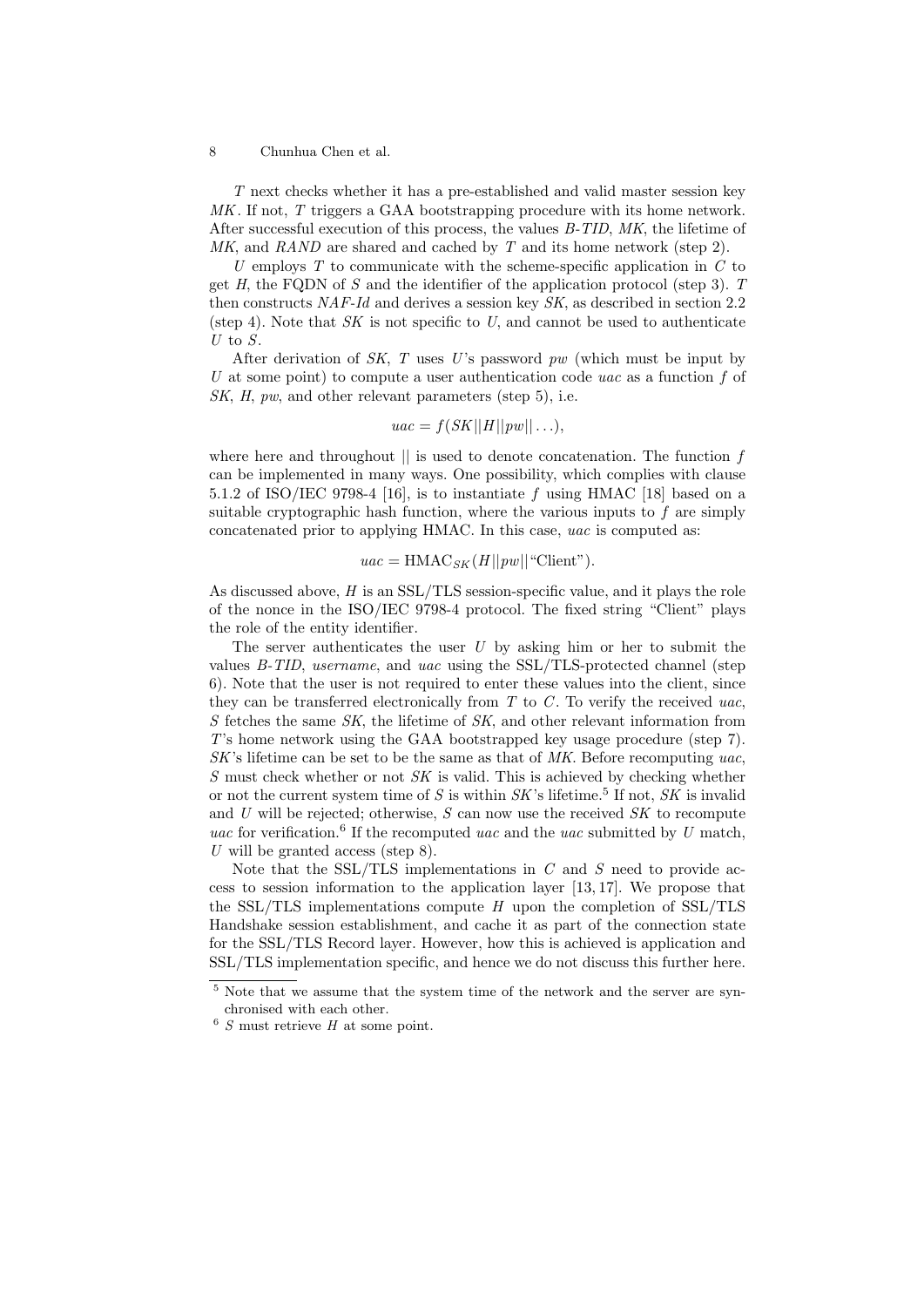#### 4.2 Variants

In GAA, SK is typically used as a session key to secure application data sent between client and server. Using SK instead of MK reduces the risk of disclosing the master key  $MK$ , e.g. as a result of cryptanalysis. However, in our case  $SK$  is only used in the computation of the user authentication code, i.e. only a small amount of data is involved. Other application data is protected by transmission through an SSL/TLS-protected channel.

Examining the computation of  $SK$  (as above), it follows that, during the lifetime of the key  $MK$ , the value of  $SK$  only depends on  $NAF-Id$ . In practice, U could repeatedly access a particular server using the same application protocol.<sup>7</sup> In such a case, U would use the same NAF-Id in the derivation of SK in multiple user authentication sessions. In fact, the GAA bootstrapping procedure can be avoided after the first use by setting the lifetime of MK to be sufficiently long. In this case,  $T$  uses the same  $MK$  in the derivation of  $SK$  in all subsequent authentication sessions, and hence a user can employ the same  $SK$ for all authentication sessions with a particular server which involve a specific application protocol. As a result, it is reasonable to propose that  $T$  and  $S$  both cache SK and use it as a long-term shared key to avoid frequent use of GAA and derivations of SK. We next describe two variants to achieve this.

In both variants, T and its home network first carry out a GAA bootstrapping procedure to establish a shared master key  $MK$  and other information. The lifetime of MK must be set to be sufficiently long. This process is performed before any user authentication processes.

A Straightforward Variant The user device  $T$  can identify  $SK$  using  $NAF$ Id, which is constructed from the FQDN of S and the identifier of the application protocol. When computing uac,  $T$  first tries to retrieve  $SK$  from its cache using the constructed NAF-Id as index. If SK is not present, then  $T$  derives an SK from MK and the constructed NAF-Id, stores the pair  $(NAF-Id, SK)$ , and then uses the derived  $SK$  to compute uac. If  $SK$  is in the cache,  $T$  uses it directly in the computation of uac.

The server  $S$  needs to use both  $B$ -TID and NAF-Id to identify  $SK.$  U submits username, B-TID, and uac in the authentication process. Upon receiving an authentication request from  $C, S$  tries to retrieve SK from its cache using the received  $B$ -TID and its own NAF-Id as index. If SK is not present, S requests it from T's home network, stores the received triple  $(B-TID, NAF-Id, SK)$ , and then verifies the uac to authenticate the user. If  $SK$  is present, S uses it directly in the verification process.

A Separate Registration Procedure Variant In the basic scheme and the first variant described above, U has to submit username, B-TID, and uac in order to be authenticated by  $S$ .  $B$ -TID is submitted so that  $S$  can identify

<sup>7</sup> For example, the user might repeatedly interact with a browser to access his or her bank account via HTTPS.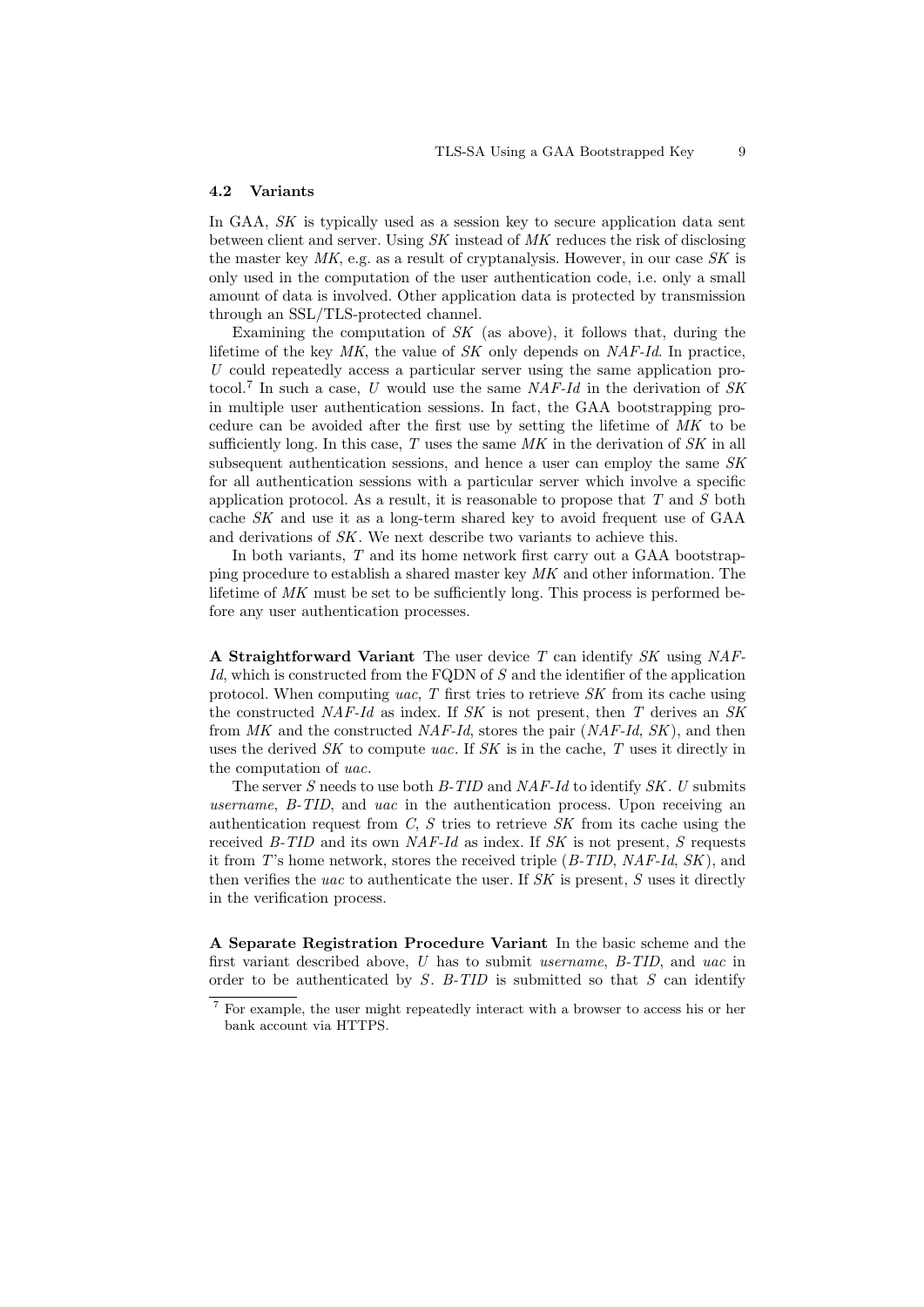SK. In a standard password-based user authentication process, only username and  $pw$  need to be submitted. Thus submitting  $B$ -TID potentially significantly increases the traffic load (since B-TID is much longer than a typical password), and increases the complexity of implementation in settings in which B-TID must be input by  $U$ . In the variant we now describe,  $S$  is required to provide a service which allows U to register  $SK$ , enabling S to identify  $SK$  from just the *username*. As a result, U will only need to submit username and uac in the authentication process. The registration of SK can be done using a registration procedure of the type described below.

Before any user authentication process,  $T$  derives  $SK$  to be used by  $U$  to access a particular server  $S$  through a specified application protocol.  $T$  stores the pair (*username*, SK). If  $M = H||pw$ , then, in order to register SK, U submits username, B-TID, and  $E_{SK}(M)$  via a previously established SSL/TLS-protected channel. Here  $E$  is an authenticated encryption technique, e.g. one of those standardised in ISO/IEC 19772 [15]. Upon receiving the request, S fetches the same SK, the lifetime of SK and other relevant information from T's home network using the GAA bootstrapped key usage procedure. S can now use the received  $SK$  to decrypt and verify the encrypted version of M to recover H and pw. S then checks whether the received  $H$  matches the current SSL/TLS session. Finally, S verifies whether *username* identifies a valid user and  $pw$  is the correct password for this user. If all the verifications succeed, then S registers the binding between username and SK.

After a successful registration procedure,  $T$  and  $S$  share the same  $SK$  which can be identified by username. Thus, in the user authentication process, U only needs to submit username and uac. However, it is important to note that the binding between  $U$  and  $SK$  remains weak, and is only useful for the purpose of identifying SK. That is, successful user authentication will require knowledge of both SK and pw.

## 5 Analysis

The GAA-based approach avoids the disadvantages of the pre-shared key approach discussed in section 3. To implement the GAA-based approach, the user only needs a GAA-enabled device with a display and an input capability. This can be implemented using a 3G mobile phone with a valid subscription, and there are a very large number of subscription holders across the world. The approach thus has good scalability. Moreover, since a GAA bootstrapped session key is used in the computation of the user authentication code, there is no need to generate and securely distribute a key-bearing token to every user. The approach also fits well to the multi-institution scenario. The system enables server-specific session keys to be generated using a single GAA-enabled device, where each such key can be used to help authenticate a user to the appropriate GAA-aware server. The GAA-enabled device thus acts as a non-institution-specific authentication token.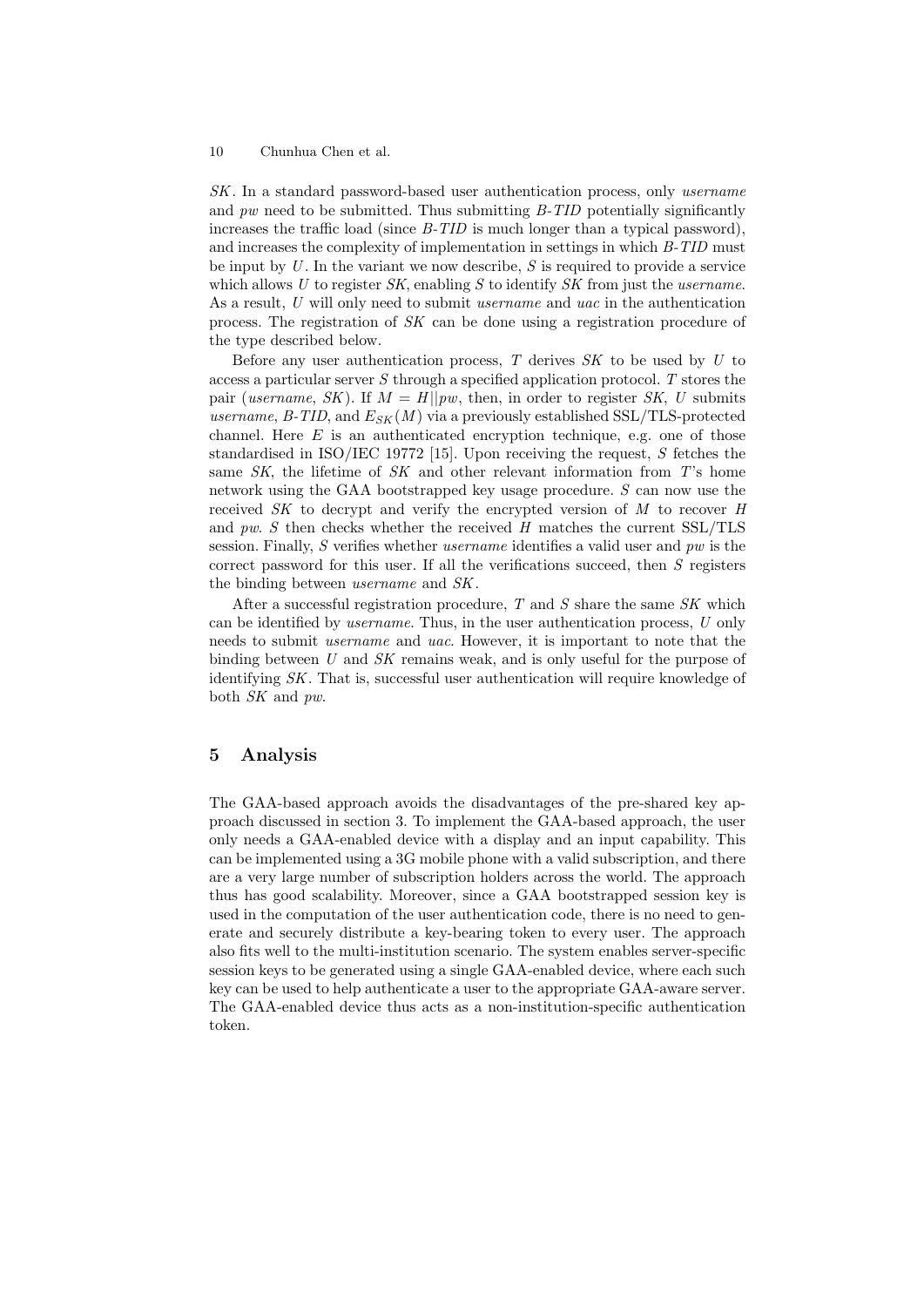However, in deciding whether to use this GAA-based TLS-SA system, the server S and its users must trust the mobile network provider not to compromise its long-term password (see also section 5.1). Such a trust relationship could be supported by a contractual agreement between application service providers and mobile operators.

A limitation of the scheme is that use of the system will incur the cost of using the GAA service. The two variants described in section 4.2 are more costeffective in this respect than the basic scheme.

We next give an informal security analysis. We then show that the GAAbased approach has a degree of flexibility, enabling the implementation of securityefficiency trade-offs.

#### 5.1 Informal Security Analysis

We consider a threat model in which an attacker  $A$  is able to observe and make arbitrary modifications to messages exchanged between  $C$  and  $S$ , including replaying, blocking and inserting completely spurious messages. This allows a trivial denial of service attack which cannot be prevented.  $A$  is also assumed to be a legitimate user of the UMTS GAA service. However,  $A$  is not allows to compromise the implementations of T, C or S (e.g. using malware); such attacks on system integrity are not addressed by the schemes we propose.

The security of the schemes relies on the security of the underlying UMTS GAA and SSL/TLS protocol. In turn, the security of UMTS GAA is built on the assumption that learning the subscriber key and/or  $MK$  by attacking UMTS AKA is not possible [14].

We next provide a brief informal analysis of how the schemes meet the intended security goals.

#### 1. Resistance to user authentication code replay.

The GAA-based scheme, like the pre-shared key approach, involves authenticating a user via a user authentication code (uac). The user authentication code is cryptographically bound to the current SSL/TLS Handshake session state information. The state information  $(H)$  is a cryptographic hash of all the messages exchanged during SSL/TLS session establishment.

Suppose A launches a man-in-the-middle attack by establishing two separate SSL/TLS sessions: one with S (masquerading as  $C$ ) and one with C (masquerading as S). The value of the *uac* provided by C to A will be a function of the messages exchanged by  $C$  and  $A$  during SSL/TLS session establishment; similarly the *uac* expected by  $S$  will be a function of the messages exchanged by  $\mathcal A$  and  $S$  during SSL/TLS session establishment. Even if they are otherwise identical, the first set of messages will include A's SSL/TLS server certificate, and the second set of messages will instead contains  $S$ 's certificate. As a result the *uac* provided by  $C$  will be different to that expected by S, and hence the attack will fail.

2. Resistance to compromise of a user password (pw).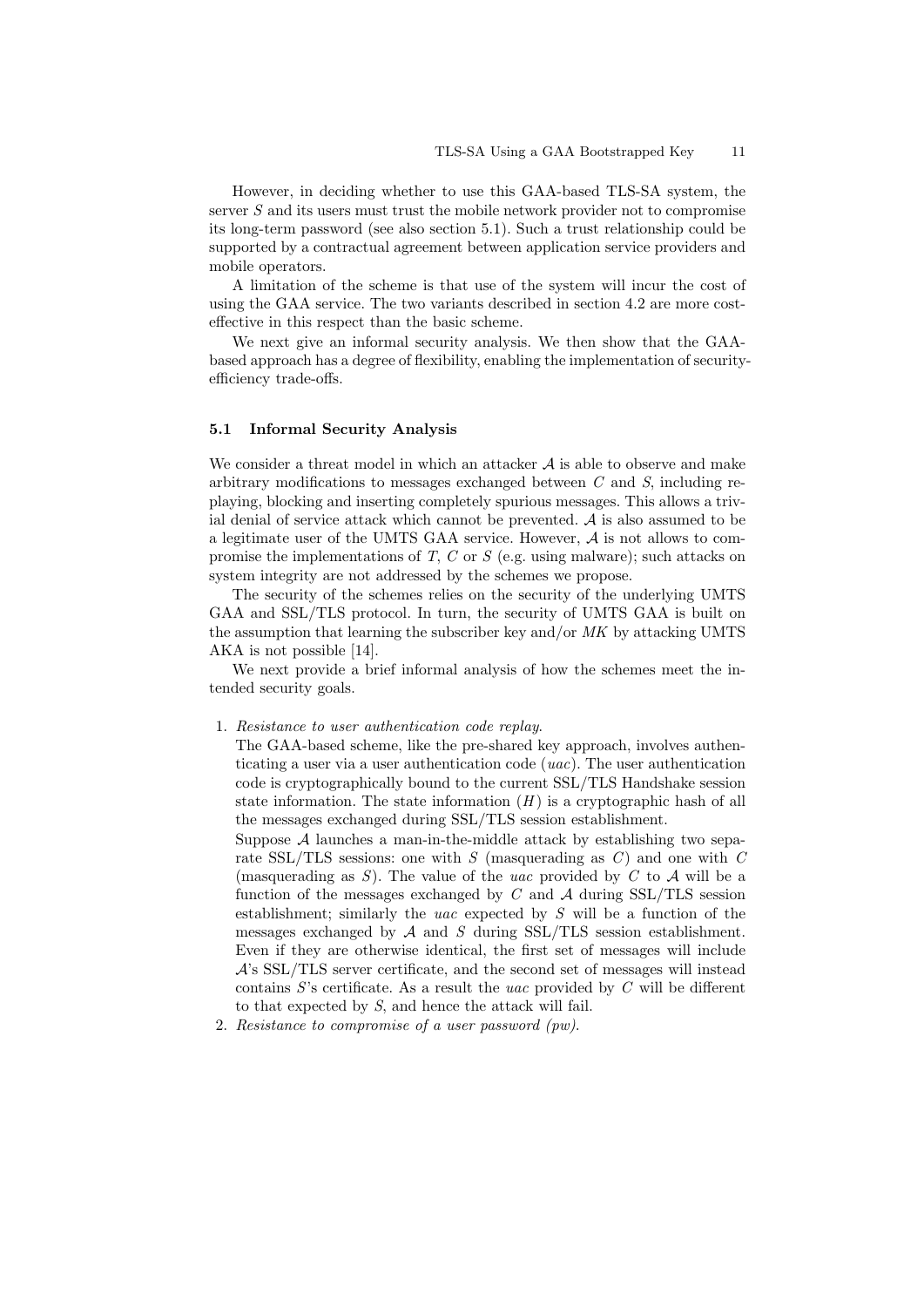A could set up an SSL/TLS session with C (impersonating a legitimate S) and request a uac. The uac is computed using a keyed one way hash function which takes as input the GAA bootstrapped session key; it is thus infeasible to retrieve pw from a valid uac without knowing this session key. That is,  $A$ cannot succeed in a off-line dictionary attack against pw without knowing the corresponding  $SK$  or MK (using MK,  $A$  can derive  $SK$ ). Similarly, in the registration procedure,  $A$  cannot retrieve pw from the encrypted string sent to S without knowing the corresponding  $SK$  or  $MK$ . We assume that the underlying UMTS GAA is secure [22], that is, it is impossible for  $A$  to learn  $SK$  (intended for a legitimate  $S$ ) or  $MK$  established between  $T$  and its mobile network by attacking UMTS GAA.

Alternatively, A could attack the KDF algorithm used for SK derivation. In such an attack, A chooses and registers a value for  $NAF-Id$  ( $NAF-Id<sub>A</sub>$ , say) which has the property that

```
KDF(MK, GBAvariant, RAND,IMPI, NAF-
Id_A) = KDF(MK, GBAvariant, RAND, IMPI, NAF-Id<sub>S</sub>)
```
for any master key MK, where  $NAF-Id_S$  is the  $NAF-Id$  for a legitimate server S. A then requests an SK from the mobile network by sending B-TID and  $NAF-Id_A$ . The mobile network derives an SK from  $NAF-Id_A$ , which is equal to the  $SK$  derived from  $NAF-Id_S$ . As a result, the adversary learns the value of SK for U and S. However, the KDF algorithm used in GAA is based on HMAC-SHA-256, which is believed to be a secure MAC function [14], and hence such a collision attack is believed to be infeasible. The choice of a cryptographically strong KDF also means that even if A has discovered a number of SK values, they cannot be used to discover other keys derived from the same master key MK.

3. Resistance to registration message replay (second variant only). Note that  $S$  can detect such an attack by checking whether the  $H$  value matches the current SSL/TLS session. If not, S simply discards the request.

It is very important to note that the mobile network operator possesses the GAA bootstrapped session keys and must be trusted since, if it obtains the authenticator<sup>8</sup>, it could perform a dictionary attack to find the user's long-term password. In practice, users already trust mobile operators not to intercept their phone calls. This is a high level of trust since operators could, for example, intercept and misuse a wide range of user secrets (e.g. credit card details).

#### 5.2 Security-efficiency Trade-offs

In the pre-shared key approach outlined in section 3, a secret key is used in all authentication sessions. This is arguably more efficient, since there is no need

<sup>8</sup> A malicious mobile network provider could potentially set up a phishing website to try to persuade a user to submit an authenticator. However, such a scenario seems rather far-fetched, particularly given that a user can choose which network operator to use.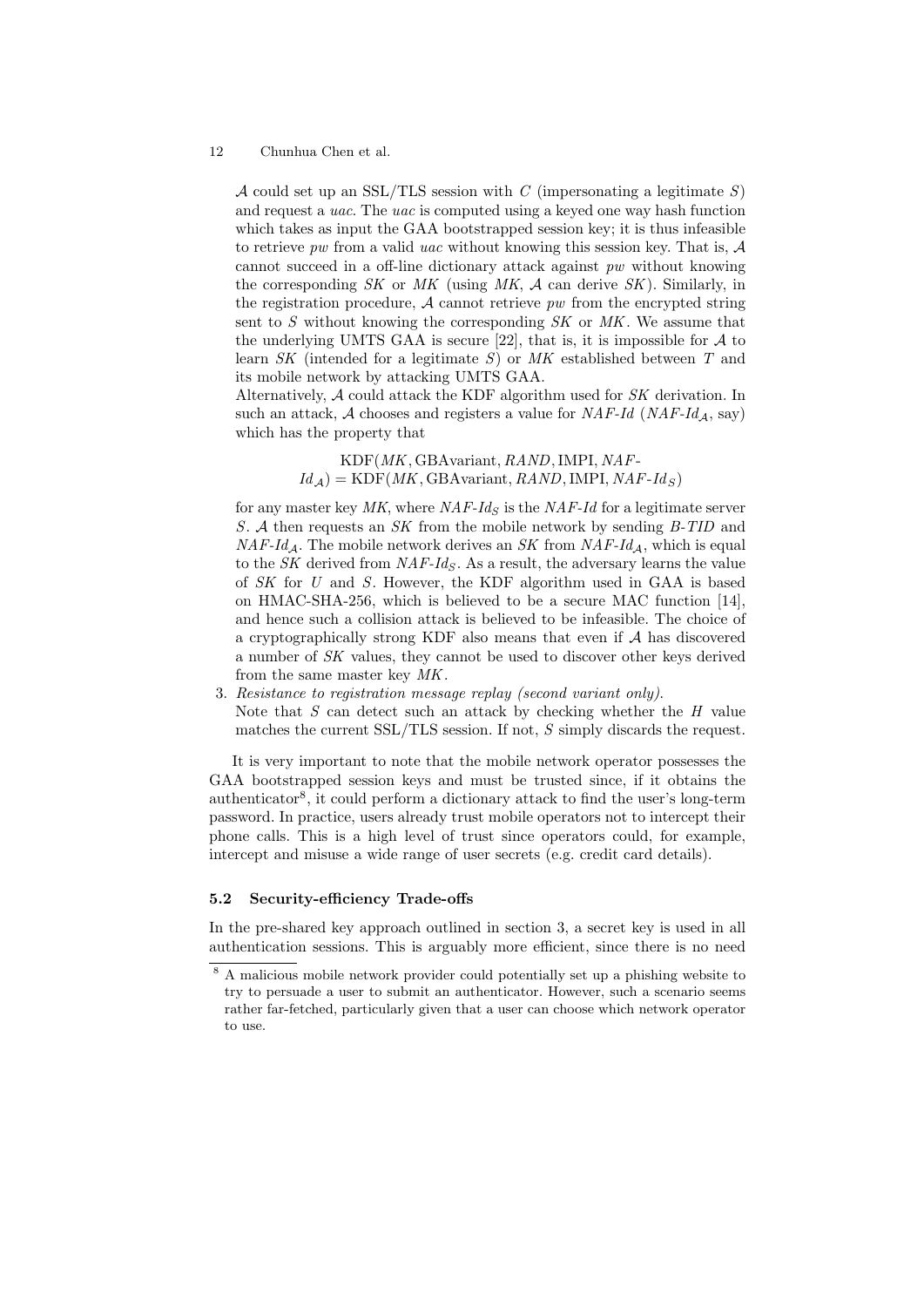for session key establishment (e.g. a GAA procedure) in the user authentication process. However, in a high security scenario it may be necessary to use a new key for each authentication session. Secret key re-configuration is highly non-trivial in the pre-shared key approach, since tokens have to be distributed to users. As we show immediately below, the GAA-based approach has the flexibility to enable security-efficiency tradeoffs.

For a high-security scenario in which a new session key  $SK$  is needed for each authentication session, the basic GAA-based scheme can be used. By setting the lifetime of  $MK$  to be sufficiently short, a new master  $MK$  will be established between T and its home network in each authentication session. As a result, a new session key SK will be derived for the computation of each user authentication code. Of course, this will introduce a significant network traffic and computational overhead, including the establishment of MK using the GAA bootstrapping procedure, the derivation of the session key  $SK$  in  $T$ , and the fetching of  $SK$  from the mobile network by  $S$ . Such an approach therefore has relatively high security and low efficiency. In a scenario where security is not quite such a high priority, one of the variant schemes can be used in which the key SK is cached and used as a long-term key for multiple user authentication sessions. As a result, additional GAA procedures and calculations are avoided, and higher efficiency can be achieved.

## 6 Conclusions

SSL/TLS session-aware user authentication is a lightweight and effective countermeasure to man in the middle attacks. We propose a means of implementing SSL/TLS session-aware user authentication using a GAA bootstrapped key. The scheme employs a GAA-enabled user device with a display and an input capability (e.g. a 3G mobile phone) and a GAA-aware server. Importantly, the user device does not need to be registered with the server, and no server-specific details are stored in the device; that is, the user device is not specific to either the user or the server. Analysis shows that the scheme is effective, secure, scalable and has a degree of flexibility enabling security-efficiency trade-offs. Moreover, the scheme fits well to the multi-institution scenario.

## References

- 1. Anti-phishing working group phishing archive. http://antiphishing.org/phishing archive.htm.
- 2. 3rd Generation Partnership Project (3GPP). 3G Security: Access Secure for IPbased Services, Version 9.3.0, 2009.
- 3. 3rd Generation Partnership Project (3GPP). 3rd Generation Partnership Project, Technical Specification Group Services and Systems Aspects, Generic Authentication Architecture (GAA), Generic Bootstrapping Architecture, Version 9.2.0, 2009.
- 4. 3rd Generation Partnership Project (3GPP). Access to network application functions using Hypertext Transfer Protocol over Transport Layer Security (HTTPS), Version 9.0.0, 2009.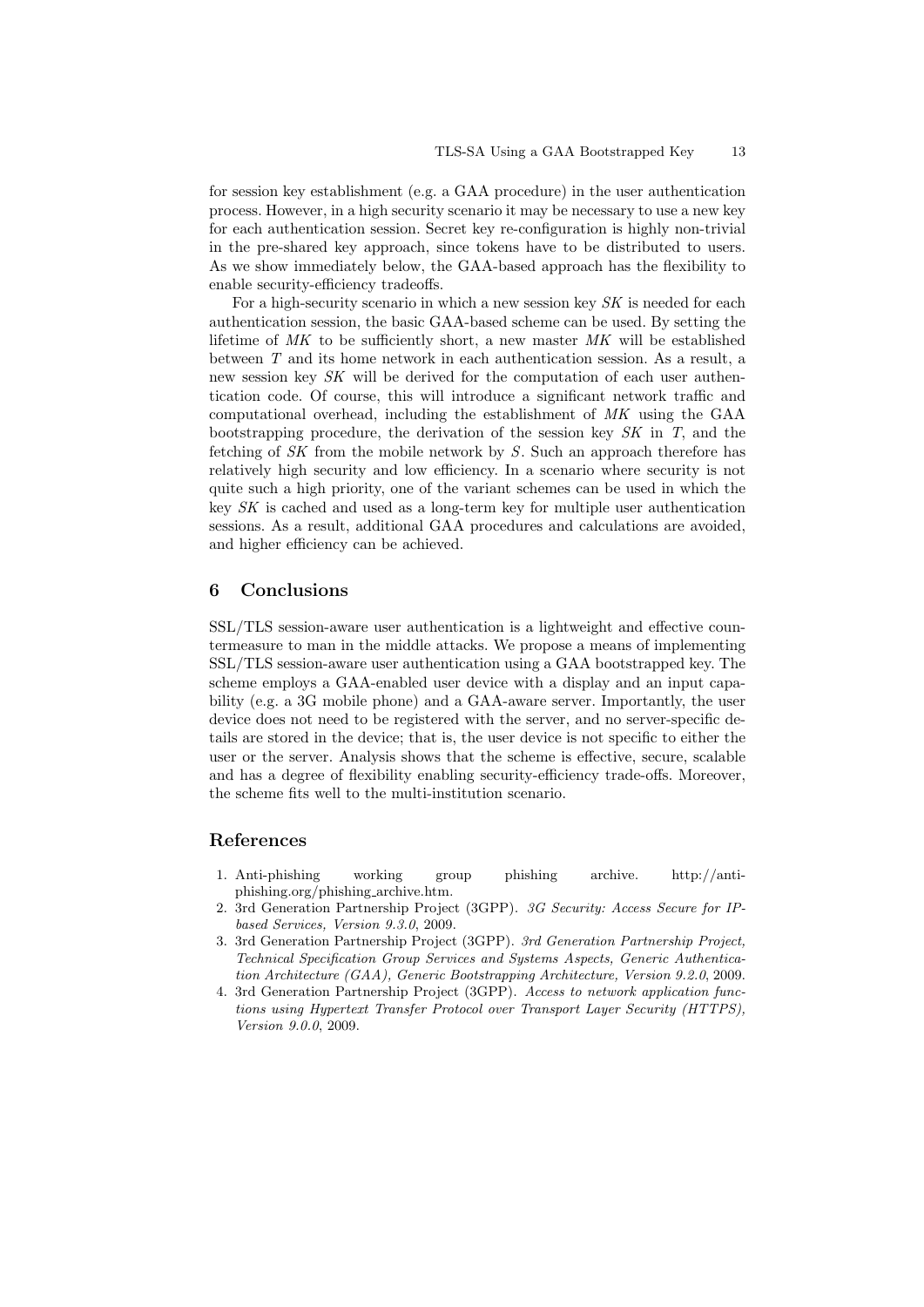- 14 Chunhua Chen et al.
- 5. 3rd Generation Partnership Project (3GPP). Bootstrapping interface (Ub) and network application function interface (Ua); Protocol details, Version 9.0.0, 2009.
- 6. 3rd Generation Partnership Project (3GPP). Numbering, Addressing and Identification, Version 9.2.0, 2009.
- 7. M. Abdalla, E. Bresson, O. Chevassut, B. Möller, and D. Pointcheval. Provably secure password-based authentication in TLS. In ASIACCS '06: Proceedings of the 2006 ACM Symposium on Information, Computer and Communications Security, pages 35–45, New York, NY, USA, 2006. ACM.
- 8. R. Dhamija, J. D. Tygar, and M. Hearst. Why phishing works. In CHI '06: Proceedings of the SIGCHI Conference on Human Factors in Computing Systems, pages 581–590, New York, NY, USA, 2006. ACM.
- 9. T. Dierks and E. Rescorla. The Transport Layer Security (TLS) Protocol Version 1.2. RFC 5246 (Proposed Standard), August 2008.
- 10. J. Engler, C. Karlof, E. Shi, and D. Song. Is it too late for PAKE? In W2SP '09: Proceedings of the Web 2.0 Security and Privacy Workshop, Oakland, California, USA, May 2009.
- 11. P. Eronen and H. Tschofenig. Pre-Shared Key Ciphersuites for Transport Layer Security (TLS). RFC 4279 (Proposed Standard), December 2005.
- 12. A. O. Freier, P. Karlton, and P. C. Kocher. The SSL Protocol—Version 3.0. Internet Draft, Transport Layer Security Working Group, November 1996.
- 13. S. Gajek, L. Liao, and J. Schwenk. Stronger TLS bindings for SAML assertions and SAML artifacts. In SWS '08: Proceedings of the 5th ACM CCS Workshop on Secure Web Services, pages 11–20, New York, NY, USA, 2008. ACM.
- 14. S. Holtmanns, V. Niemi, P. Ginzboorg, P. Laitinen, and N. Asokan. Cellular Authentication for Mobile and Internet Services. John Wiley and Sons, 2008.
- 15. International Organization for Standardization, Genève, Switzerland. ISO/IEC 19772:2009 Information technology—Security techniques—Authenticated encryption, Feburary 2009.
- 16. International Organization for Standardization, Genève, Switzerland. ISO/IEC 9798-4:1999/Cor 1:2009 Information technology—Security techniques—Entity authentication—Part 4: Mechanisms using a cryptographic check function, September 2009.
- 17. F. Kohlar, J. Schwenk, M. Jensen, and S. Gajek. On cryptographically secure bindings of SAML assertions to TLS sessions. In ARES '10: Proceedings of the 5th International Conference on Availability, Reliability and Security, pages 62–69, Los Alamitos, CA, USA, 2010. IEEE Computer Society.
- 18. H. Krawczyk, M. Bellare, and R. Canetti. HMAC: Keyed-Hashing for Message Authentication. RFC 2104 (Informational), February 1997.
- 19. J. Lopez, R. Oppliger, and G. Pernul. Why have public key infrastructures failed so far? Internet Research, 15:554–556, 2005.
- 20. J. C. Mitchell, V. Shmatikov, and U. Stern. Finite-state analysis of SSL 3.0. In USENIX '98: Proceedings of the 7th USENIX Security Symposium, pages 201–216, San Antonio, Texas, USA, 1998. USENIX Association.
- 21. National Institute of Standards and Technology, Federal Information Processing Standards (FIPS) Publication 180-3. Secure Hash Standard (SHS), October 2008.
- 22. V. Niemi and K. Nyberg. UMTS Security. John Wiley and Sons, 2003.
- 23. R. Oppliger, R. Hauser, and D. Basin. SSL/TLS session-aware user authentication or how to effectively thwart the man-in-the-middle. Computer Communications, 29(12):2238–2246, 2006.
- 24. R. Oppliger, R. Hauser, and D. Basin. SSL/TLS session-aware user authentication revisited. Computers and Security, 27(3-4):64–70, 2008.